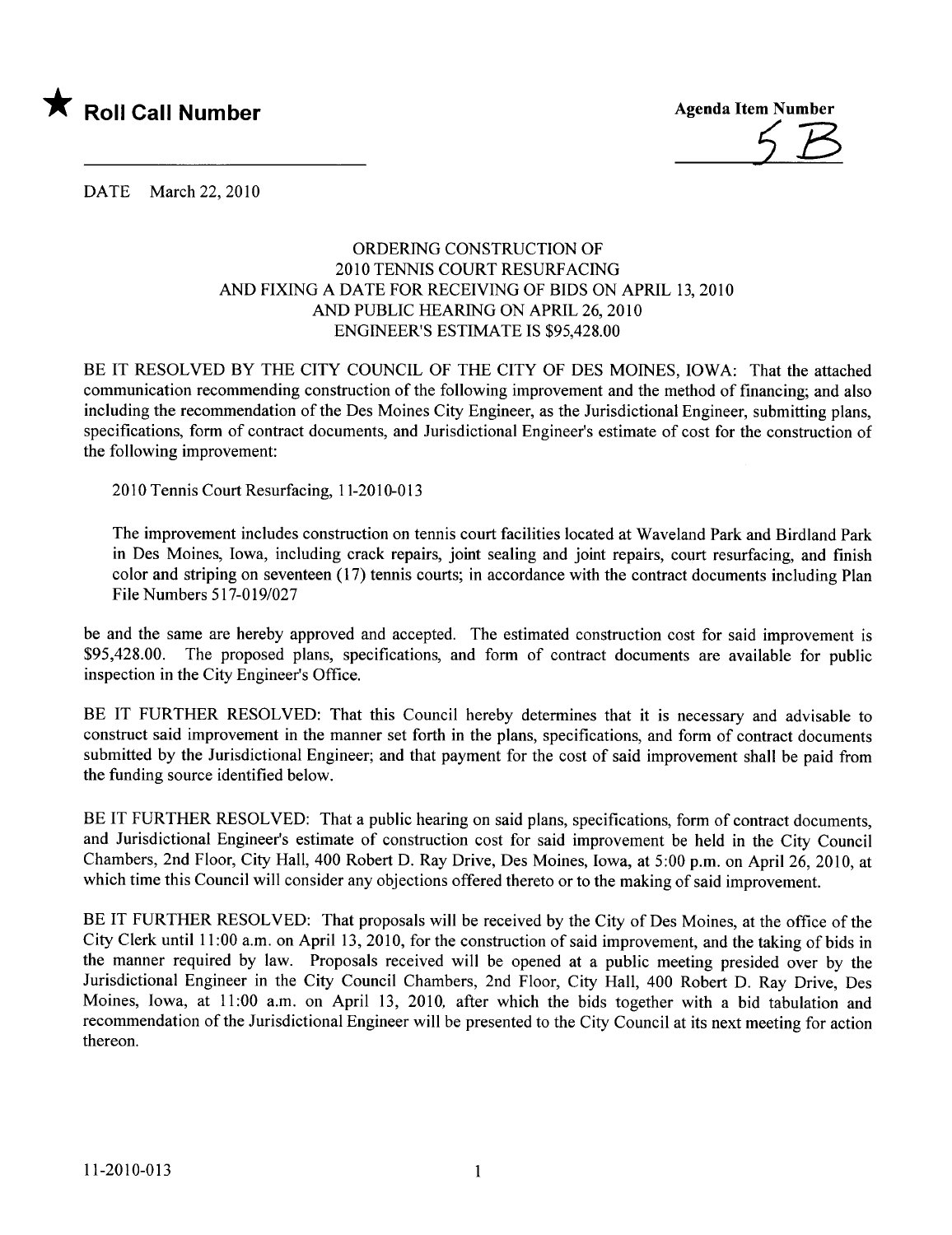

**\*** Roll Call Number Agenda Item Number Agenda Item Number

DATE March 22, 2010

BE IT FURTHER RESOLVED: That an appropriate Notice to Bidders and Notice of Public Hearing for said improvement be published in the Des Moines Register as provided and directed by Chapter 26 and/or 314, Code of Iowa.

(City Council Communication Number  $\int \int d^2 \cdot |\psi|$  attached.)

Moved by to adopt.

FORM APPROVED:

1 Juillen Vanderpool

Deputy City Attorney

**FUNDS AVAILABLE** 

Allen McKinley Des Moines Finance Director

Funding Source: 2010-2011 CIP, Page Park-13, Neighborhood Park Improvements, PKS137, G. O. Bonds

| <b>COUNCIL ACTION</b> | <b>YEAS</b> | <b>NAYS</b> | <b>PASS</b> | <b>ABSENT</b>   |
|-----------------------|-------------|-------------|-------------|-----------------|
| <b>COWNIE</b>         |             |             |             |                 |
| <b>COLEMAN</b>        |             |             |             |                 |
| <b>GRIESS</b>         |             |             |             |                 |
| <b>HENSLEY</b>        |             |             |             |                 |
| <b>MAHAFFEY</b>       |             |             |             |                 |
| <b>MEYER</b>          |             |             |             |                 |
| <b>MOORE</b>          |             |             |             |                 |
| <b>TOTAL</b>          |             |             |             |                 |
| <b>MOTION CARRIED</b> |             |             |             | <b>APPROVED</b> |
|                       |             |             |             |                 |
|                       |             |             |             |                 |
|                       |             |             |             |                 |

I, Diane Rauh, City Clerk of said City Council, hereby certify that at a meeting of the City Council, held on the above date, among other proceedings the above was adopted.

IN WITNESS WHEREOF, I have hereunto set my hand and affxed my seal the day and year first above written.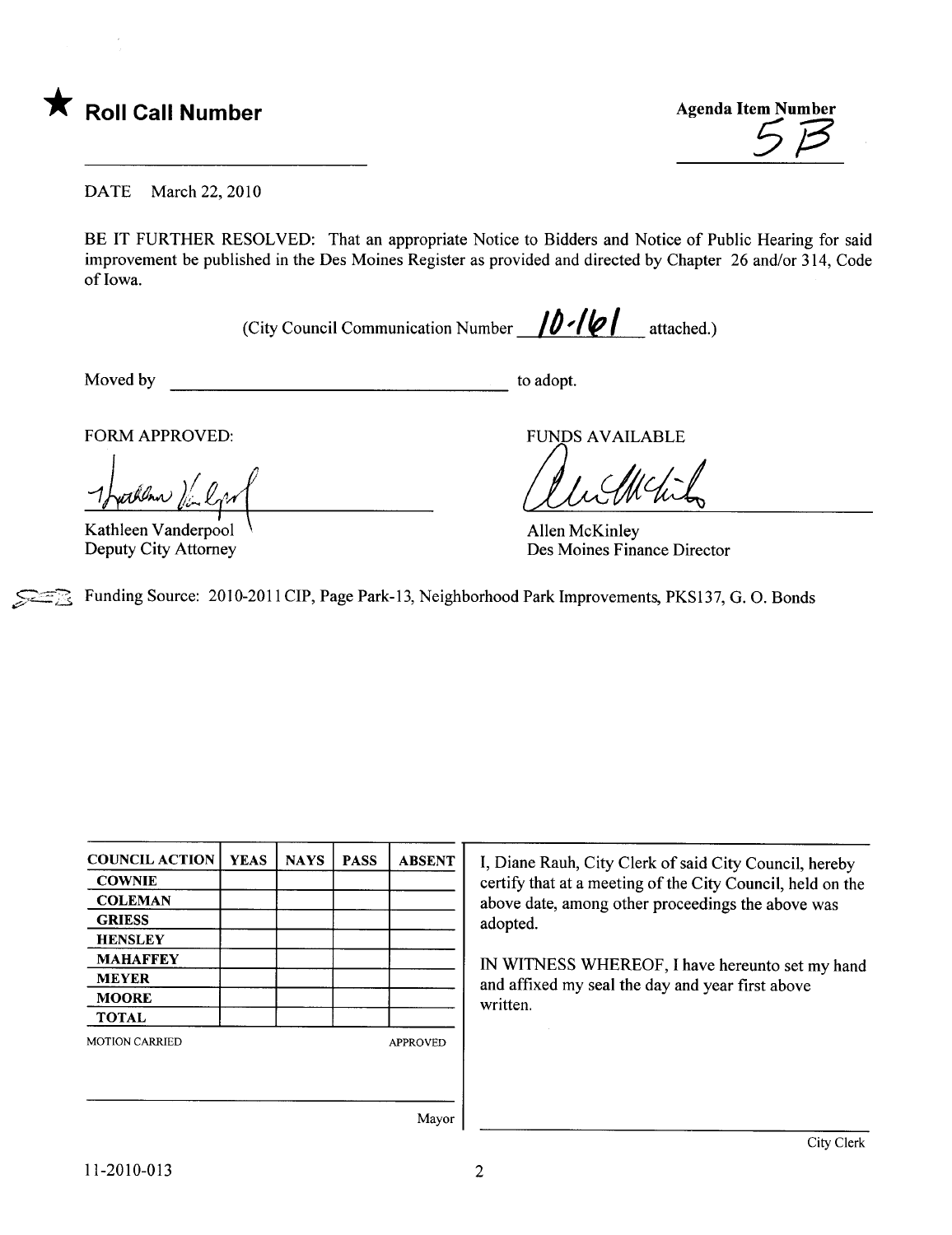

T1\ENO\Design\II\2010\013\Drawinqs\Loc\_Map\LOC\_MAP.DGN 09-MAR-2010 10:54